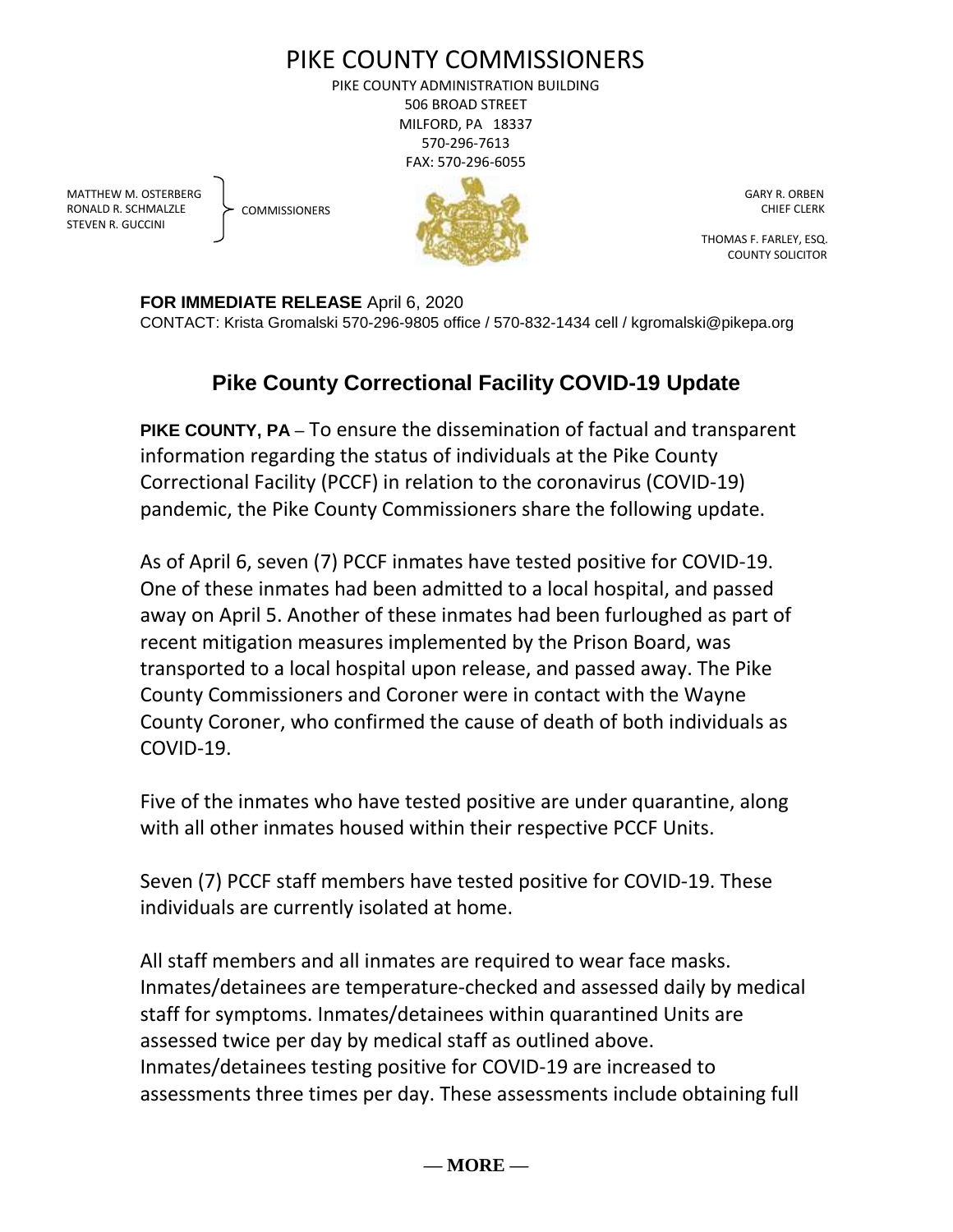sets of vital signs, offering fluids with each assessment, and assessing for new/continued symptoms.

Staff members are symptom and temperature-checked upon arrival to the facility.

Elevated facility cleaning, disinfecting and sanitizing protocols which had been in place will continue.

All those in the facility are reminded to frequently wash their hands, and to cover their coughs and sneezes. Staff members have been advised to immediately report any illnesses, of either staff members or inmates/detainees, to a Supervisor.

PCCF personnel are following all of the established COVID-19 mitigation protocols endorsed by the Center for Disease Control (CDC) and have ongoing communication with the Pennsylvania Department of Health.

PCCF Prison Board members implemented additional measures to mitigate the spread of Coronavirus (COVID-19) within the Pike County Correctional Facility.

To protect both staff members and inmates/detainees, strategies were implemented to reduce exposure vectors for the transmission of COVID-19 amongst all those who work or are housed in the facility.

The Pike County Correctional Facility Warden prepared inmate incarceration data and delivered it to the Pike County District Attorney and the Pike County Solicitor to enable a review of low-level offenders for consideration of early release on furlough, parole, bail reduction and/or time served. Subsequently, with the approval of the Pike County Chief Probation Officer, the President Judge, and the Prison Board, certain Pike County offenders were released on early release or on bail modification with appropriate safeguard conditions, with an emphasis on those who committed low-level offenses considered to be least likely to recidivate and some individuals with pre-existing health conditions that the Center for